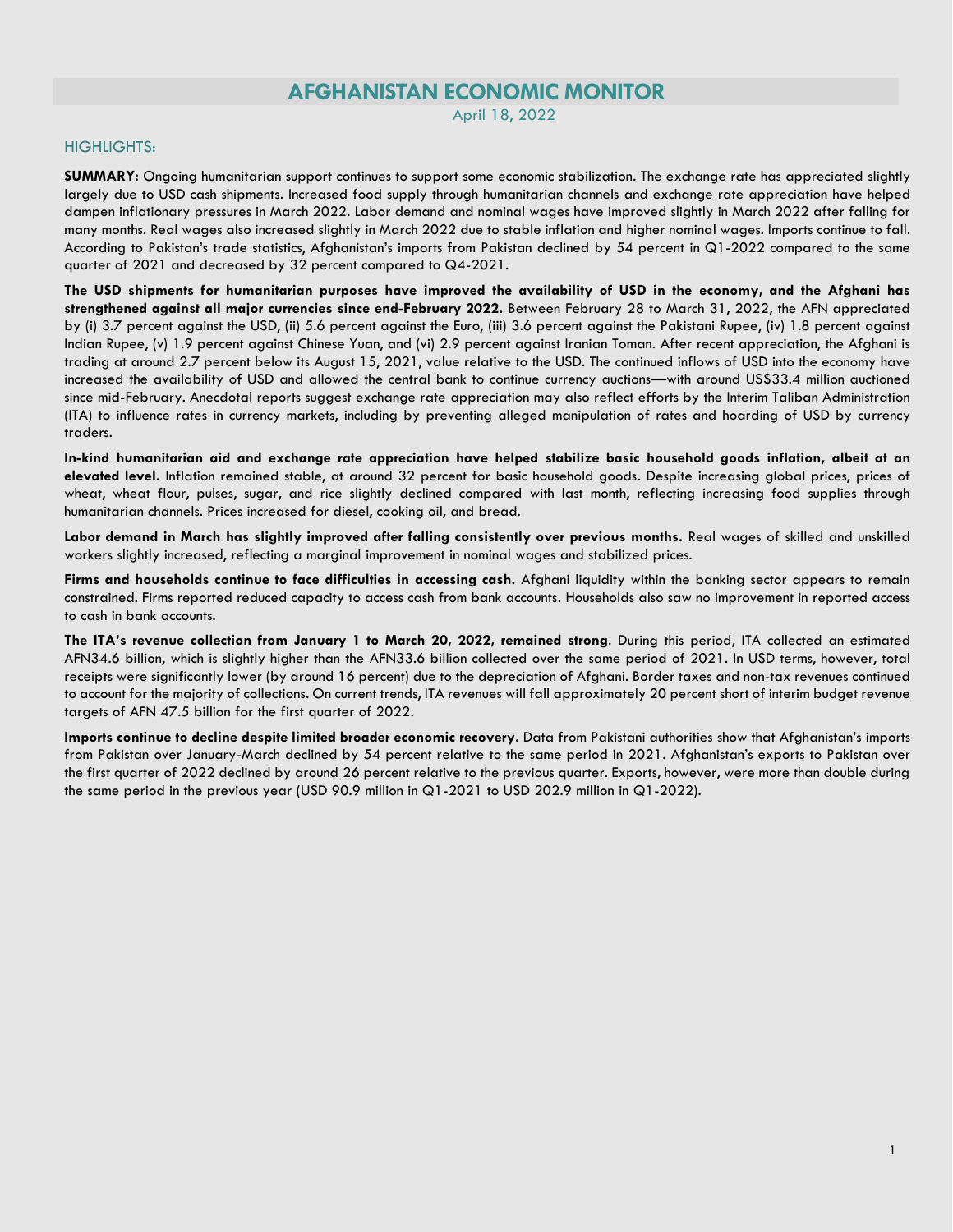#### 1. PRICE CHANGES AND AVAILABILITY OF BASIC HOUSEHOLD GOODS

In-kind humanitarian food aid and exchange rate appreciation helped stabilize basic household goods inflation at an elevated level.



*Source*: Price data from WFP weekly report, Index constructed by the Bank staff.

*Note:* This Index uses World Food Program (WFP) price data for ten critical household goods from all provinces. It applies consumption and population weights from NSIA to provide an aggregate snapshot of overall price trends.

| <b>BASIC HOUSEHOLD GOODS - Y-O-Y INFLATION</b><br>1.3.                    |          |          |          |           |          |          |               |          |          |          |          |
|---------------------------------------------------------------------------|----------|----------|----------|-----------|----------|----------|---------------|----------|----------|----------|----------|
|                                                                           | $May-21$ | $Jun-21$ | $Jul-21$ | Aug- $21$ | $Sep-21$ | $Oct-21$ | <b>Nov-21</b> | $Dec-21$ | $Jan-22$ | $Feb-22$ | $Mar-22$ |
| <b>Bread</b>                                                              | 2.0      | 1.7      | 3.8      | 7.5       | 6.2      | 7.8      | 8.6           | 8.7      | 10.2     | 11.6     | 12.0     |
| Fuel (diesel)                                                             | 27.4     | 32.8     | 52.3     | 86.7      | 48.8     | 79.4     | 94.2          | 97.9     | 95.1     | 68.8     | 73.2     |
| Oil (cooking)                                                             | 28.2     | 26.8     | 39.1     | 51.8      | 58.5     | 70.1     | 64.5          | 55.5     | 62.3     | 47.3     | 43.9     |
| Pulses                                                                    | $-2.2$   | $-1.7$   | $-0.9$   | 4.6       | 3.8      | 9.4      | 13.3          | 14.8     | 28.7     | 27.6     | 24.1     |
| Rice (high quality)                                                       | 0.6      | 1.7      | 3.4      | 7.2       | 8.5      | 6.6      | 7.6           | 9.4      | 18.8     | 21.9     | 19.8     |
| Rice (low quality)                                                        | $-3.4$   | $-2.5$   | 3.3      | 9.6       | 9.5      | 5.8      | 4.8           | 8.1      | 14.3     | 10.1     | 9.6      |
| Salt                                                                      | $-1.8$   | 9.4      | 11.6     | 12.5      | 12.2     | 8.4      | 13.4          | 14.1     | 30.2     | 25.2     | 23.4     |
| Sugar                                                                     | 3.1      | $-0.6$   | 2.1      | 7.5       | 12.5     | 21.2     | 24.2          | 25.7     | 35.3     | 27.1     | 24.7     |
| Wheat                                                                     | 1.9      | 3.5      | 6.6      | 11.6      | 14.2     | 26.6     | 27.3          | 26.7     | 40.2     | 31.0     | 27.8     |
| Wheat flour (high quality)                                                | $-9.6$   | $-8.5$   | 1.1      | 10.2      | 15.6     | 28.3     | 26.7          | 27.7     | 42.2     | 27.6     | 31.6     |
| Wheat flour (low quality)                                                 | $-10.1$  | $-8.1$   | 0.9      | 10.7      | 14.4     | 30.2     | 29.0          | 29.6     | 45.1     | 32.3     | 32.1     |
| <b>Basic Household Goods Price Inflation</b>                              | 1.6      | 2.6      | 10.7     | 20.4      | 21.6     | 31.9     | 32.0          | 32.0     | 42.5     | 32.0     | 32.2     |
| Source, Price data from WFP weekly report Index constructed by Bank staff |          |          |          |           |          |          |               |          |          |          |          |

*Source:* Price data from WFP weekly report, Index constructed by Bank staff.

Most basic food and non-food items remain available.





*Source*: Survey data collected by the World Bank's Third Party Monitoring Agent.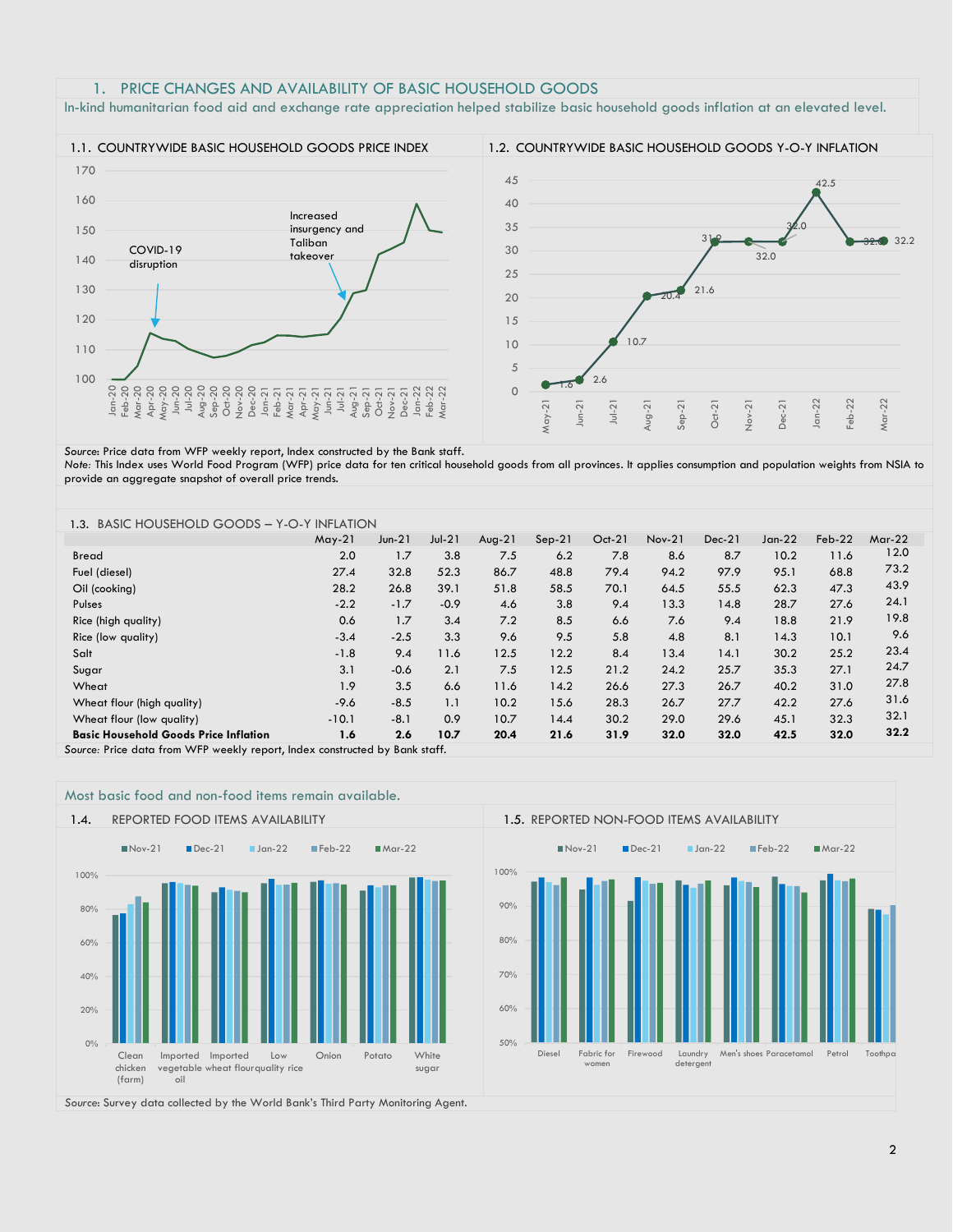## 2. LABOR MARKET CONDITIONS:

#### Nominal and real wages have recovered slightly in March after consistently falling since June 2021.



#### 2.1. WAGES (YEARLY CHANGE) 2.2. NOMINAL AND REAL WAGES (IN AFN)



*Source:* Data from WFP and World Bank Staff elaboration; Real wages are calculated using price data from the NSIA. *Note:* Real wages to January 2022 are calculated based on CPI inflation reported by NSIA. Real wages for February and March are calculated based on CPI estimates prepared by the World Bank.

#### During March, demand for skilled and unskilled workers has improved marginally compared to the previous month.

#### 2.1. CHANGE IN LABOUR DEMAND FOR SKILLED AND NON-SKILLED WORKERS BETWEEN DECEMBER 2021 TO MARCH 2022





*Source*: Survey data collected by the World Bank's Third Party Monitoring Agent.

*Note*: Data reflects the number of available workdays reported by skilled and unskilled casual workers seeking work. Skilled workers are: i) carpenters; ii) electricians; iii) masons; iv) painters; v)plumbers; and vi) tile workers.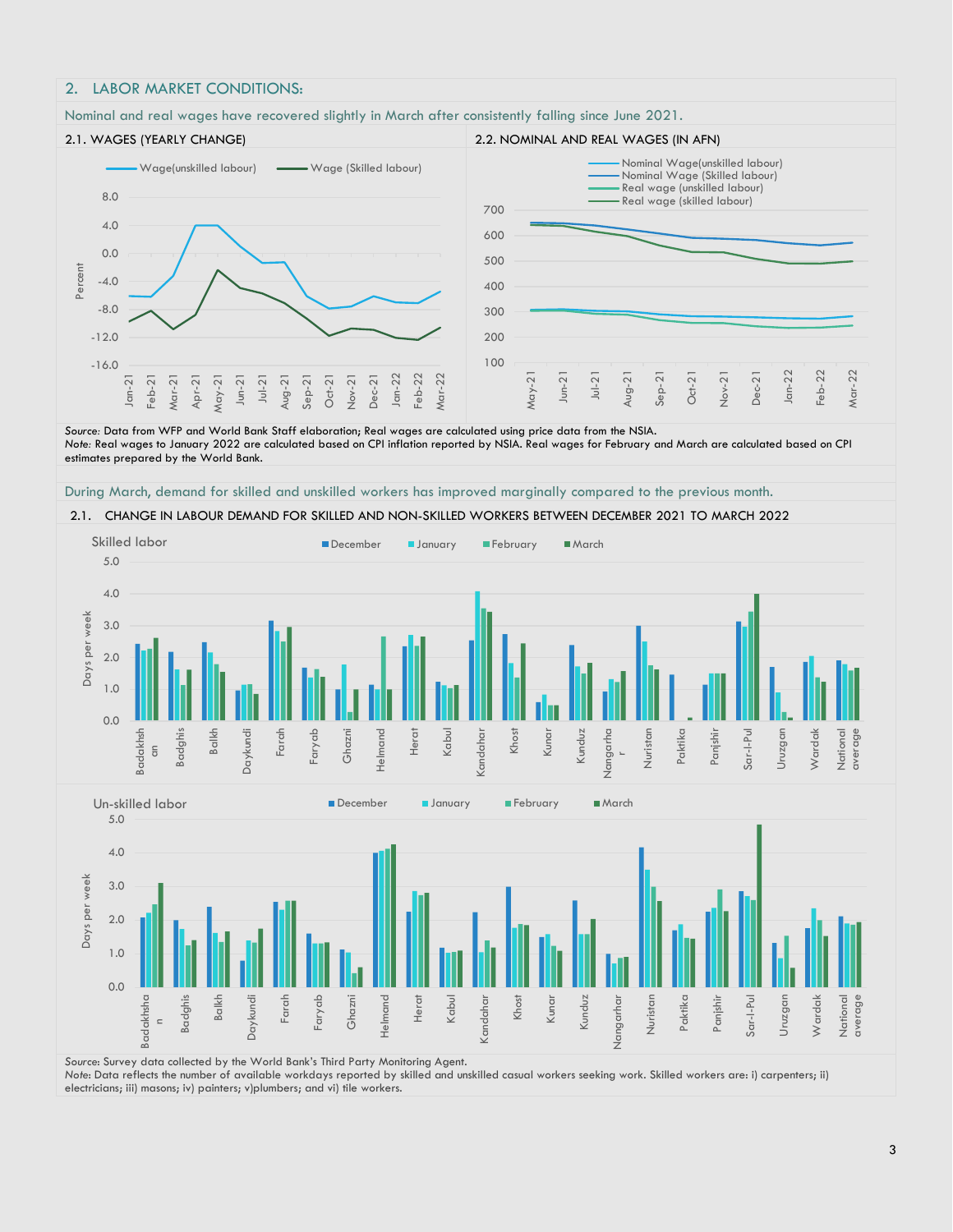## 3. TRADE DEVELOPMENTS:

Trade data produced by the Pakistani authorities show a sharp decline in imports and a considerable increase in exports. 3.1. PAKISTAN'S TRADE WITH AFGHANISTAN IN MILLIONS US\$

|                             |             | <b>Imports from AFG</b> |        | <b>Exports to AFG</b> |             |        |
|-----------------------------|-------------|-------------------------|--------|-----------------------|-------------|--------|
|                             | <b>FY21</b> | <b>FY22</b>             | Growth | <b>FY21</b>           | <b>FY22</b> | Growth |
| $Q1$ (Jul-Aug)              | 160.8       | 151.2                   | $-6%$  | 255.0                 | 147.9       | $-42%$ |
| Q2 (Sep-Dec)                | 226.3       | 274.1                   | 21%    | 262.2                 | 180.9       | $-31%$ |
| Q3 (Jan-Mar)                | 90.9        | 202.9                   | 123%   | 265.8                 | 122.7       | $-54%$ |
| Total (Jul-Mar)             | 478.1       | 628.2                   | 31%    | 783.1                 | 451.5       | $-42%$ |
| $\sim$ $\sim$ $\sim$ $\sim$ |             | .                       |        |                       |             |        |

*Source: Pakistan Bureau of Statistics,* Pakistan's fiscal year runs from July 1 to June 30.

#### 4. REVENUES:

The ITA's revenue collection in AFN over the January 1-March 20 period remained strong, surpassing the performance in the same period of 2021.





The USD shipments for humanitarian purposes supported the value of the Afghani against major currencies during March 2022.

#### 5. FOREIGN EXCHANGE AND FINANCIAL MARKET OPERATIONS: 5.1. EXCHANGE RATE - INDEX JULY 2021 (HIGHER = DEPRECIATION) AFN/Euro <del>- A</del>FN/PKR - AFN/INR - AFN/IRT - AFN/USD - AFN/CY 160 150 140  $July = 100$ Index  $(31$  July  $= 100$ ) 130 120  $\overline{31}$ . 110 Index 100 90 1/15/2022 8/8/2021 11/28/2021 2/8/2022 2/24/2022 7/31/2021 8/16/2021 8/24/2021 9/1/2021 9/9/2021 9/17/2021 10/3/2021 10/11/2021 10/19/2021 10/27/2021 11/4/2021 11/20/2021 12/6/2021 12/30/2021 1/7/2022 1/23/2022 1/31/2022 2/16/2022 3/4/2022 3/12/2022 9/25/2021 11/12/2021 12/14/2021 12/22/2021 *Source*: Data from DAB and World Bank Staff elaboration.

3/20/2022 3/28/2022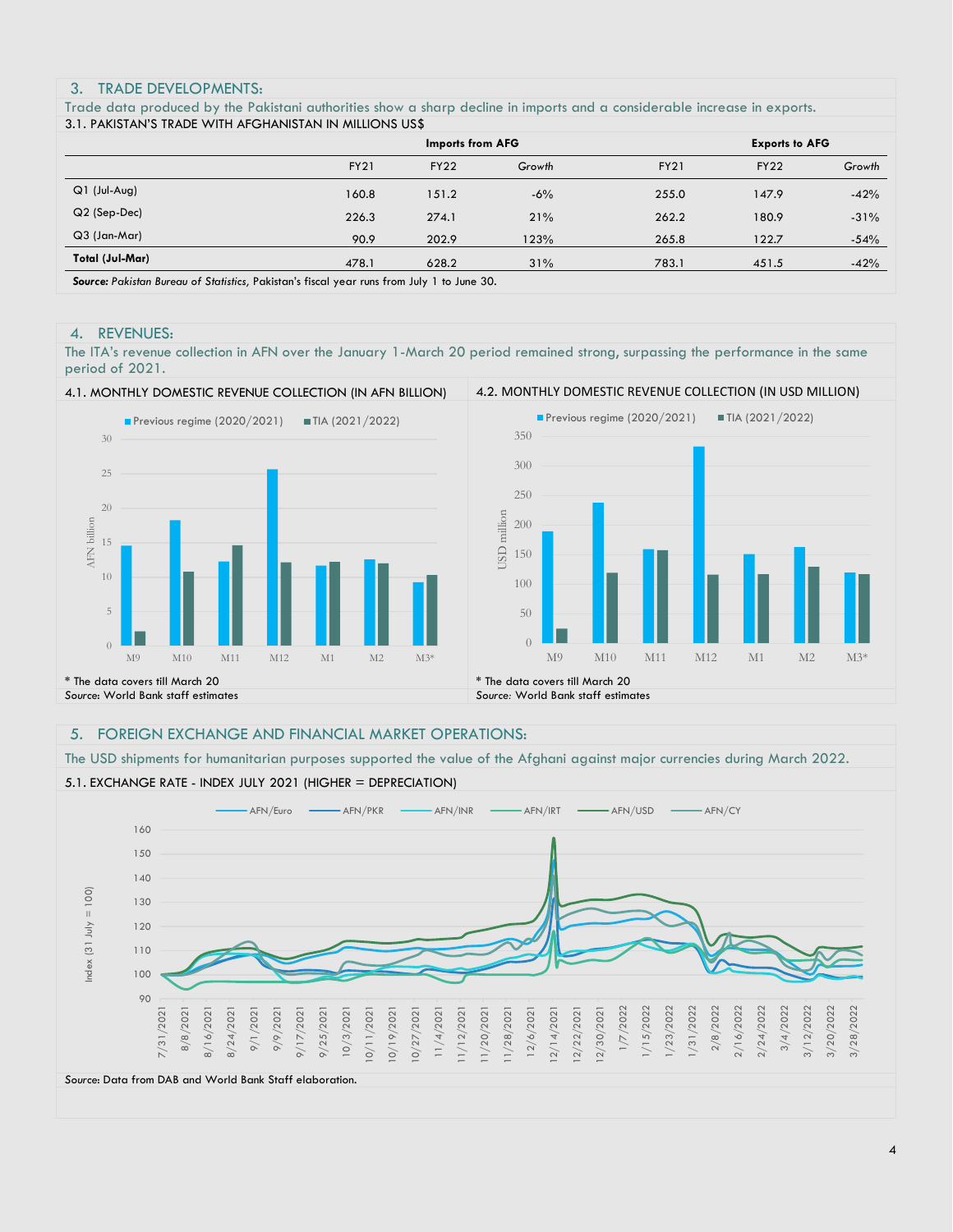| 5.2. EXCHANGE RATE - DEPRECIATION BY CURRENCY SINCE END-JULY, 2021 |                                                                    |                 |                  |                  |               |               |              |               |                  |              |                  |                 |
|--------------------------------------------------------------------|--------------------------------------------------------------------|-----------------|------------------|------------------|---------------|---------------|--------------|---------------|------------------|--------------|------------------|-----------------|
|                                                                    | $15-Ava-$<br>22                                                    | $30-Ava-$<br>22 | $30-$ Sep-<br>22 | $28$ -Oct-<br>22 | 28-Nov-<br>22 | 27-Dec-<br>22 | 1-Feb-<br>22 | 14-Feb-<br>22 | $28$ -Feb-<br>22 | 5-Mar-<br>22 | $16$ -Mar-<br>22 | $31-Mar-$<br>22 |
| AFN/Euro                                                           | $-3.78$                                                            | $-7.48$         | $-8.64$          | $-9.96$          | $-12.82$      | $-17.54$      | $-15.96$     | $-9.91$       | $-8.99$          | $-5.48$      | $-3.83$          | $-3.91$         |
| AFN/PKR                                                            | $-2.95$                                                            | $-7.78$         | $-0.56$          | $-0.30$          | $-4.92$       | $-9.37$       | $-10.34$     | $-4.15$       | $-2.60$          | $-0.32$      | $-0.12$          | 0.92            |
| AFN/INR                                                            | $-7.23$                                                            | $-7.73$         | 1.41             | $-3.01$          | $-6.24$       | $-9.01$       | $-11.17$     | $-1.46$       | $-0.16$          | 2.73         | 0.22             | 1.61            |
| AFN/IRT                                                            | 3.13                                                               | 3.13            | 2.17             | 0.00             | 0.00          | $-5.71$       | $-10.81$     | $-10.81$      | $-8.33$          | $-5.71$      | $-5.71$          | $-5.71$         |
| AFN/USD                                                            | $-8.02$                                                            | $-9.90$         | $-10.96$         | $-12.84$         | $-17.14$      | $-23.69$      | $-21.31$     | $-14.03$      | $-13.68$         | $-11.19$     | $-10.17$         | $-10.48$        |
| AFN/CY                                                             | $-2.96$<br>Cause, Data from DAR and World Road, Ctaff calculations | $-12.05$        | $-0.34$          | $-7.67$          | $-11.80$      | $-21.55$      | $-17.25$     | $-10.67$      | $-9.15$          | $-3.30$      | $-8.55$          | $-7.42$         |

*Source*: Data from DAB and World Bank Staff calculations.

Despite the increasing supply of USD, many traders continue to report foreign currency shortages. 5.3. AVAILABILITY OF FOREIGN EXCHANGE ACCORDING TO MONEY SERVICE PROVIDERS



*Source*: Survey data collected by the World Bank's Third Party Monitoring Agent. *Note:* Includes banks, hawala operators, and informal currency exchangers.

## 5.4. MONTHLY WITHDRAWAL - INDIVIDUALS (IN AFN) 5.5. MONTHLY WITHDRAWAL– INDIVIDUALS (IN USD)

Firms and households report the inability to withdraw AFN and USD funds from bank accounts even up to the regulated limits.



*Source*: Survey data collected by the World Bank's Third Party Monitoring Agent.

*Note:* Regulated limit as stipulated by Da Afghanistan Bank. Reported amount able to be withdrawn as reported by individual respondents to the Third Party Monitoring Agent survey.